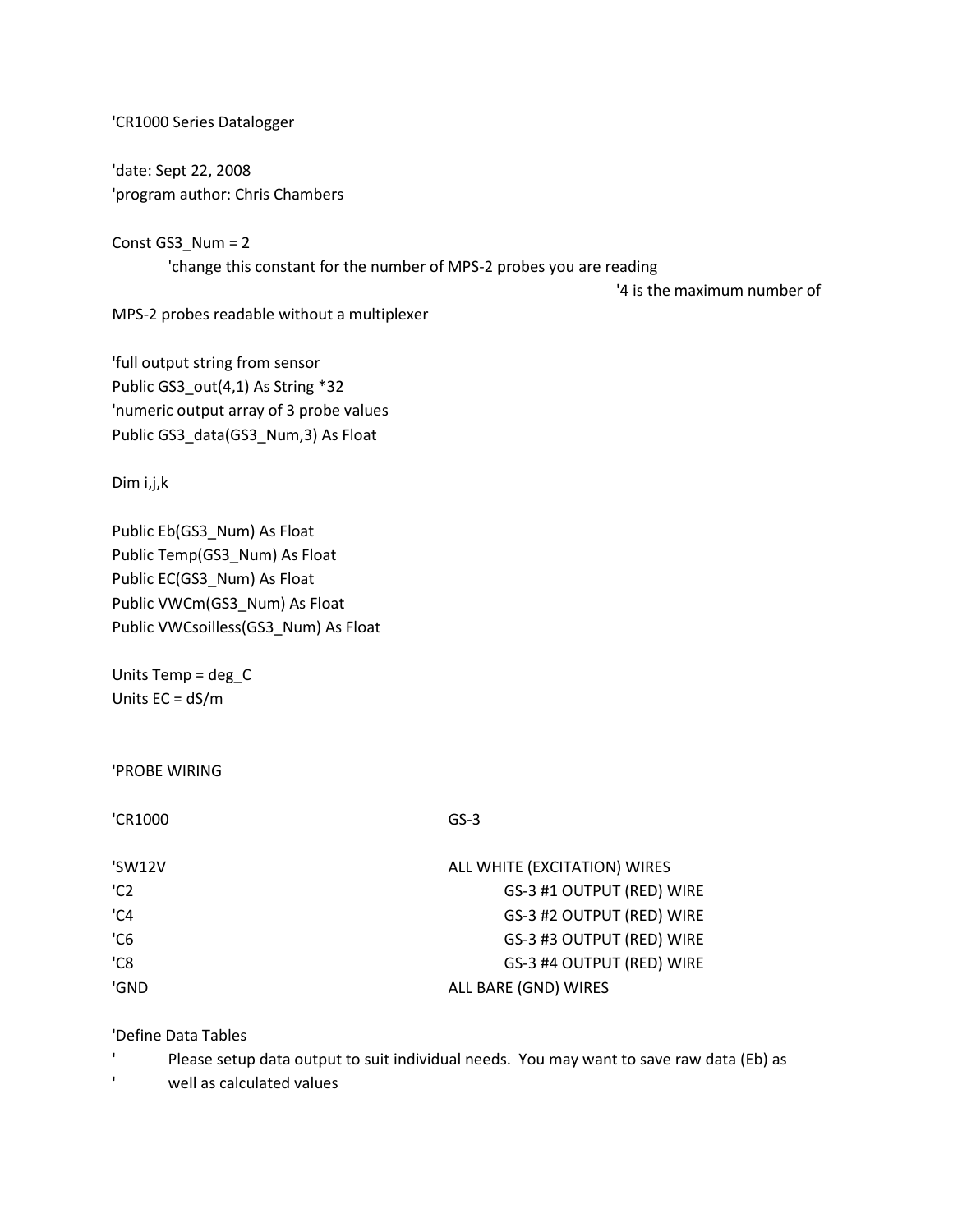DataTable (GS3Data,1,-1)

DataInterval (0,1,Min,0) 'Select which variables you would like saved in your datatable 'Sample (GS3\_Num,GS3\_out,String) 'Sample (GS3\_Num,Eb(),FP2) Sample (GS3\_Num,Temp(),FP2) Sample (GS3\_Num,EC(),FP2) Sample (GS3\_Num,VWCsoilless(),FP2) 'sample (GS3\_Num,VWCm(),FP2)

EndTable

SequentialMode 'Main Program

BeginProg

```
serialopen (Com1,1200,19,0,10000)
serialopen(com2,1200,19,0,10000)
serialopen(com3,1200,19,0,10000)
serialopen(Com4,1200,19,0,10000)
       Scan (10,Sec,0,0)
               'PanelTemp (PTemp,250)
               'Battery (Batt_volt)
```
'bring in the serial data string from the Com ports

SerialFlush (Com1) serialflush (Com2) Serialflush(Com3) serialflush(Com4) Delay (0,1,Sec) PortSet (9,1)

> SerialIn (GS3\_out(1),Com1,100,0,22) SerialIn (GS3\_out(2),Com2,100,0,22) SerialIn (GS3\_out(3),Com3,100,0,22) SerialIn (GS3\_out(4),Com4,100,0,22)

'Parse the serial data string into it's numeric components For  $i = 1$  To GS3 Num SplitStr (GS3\_data(i,1),GS3\_out(i)," ",3,0)

Next i

'allocate to final location